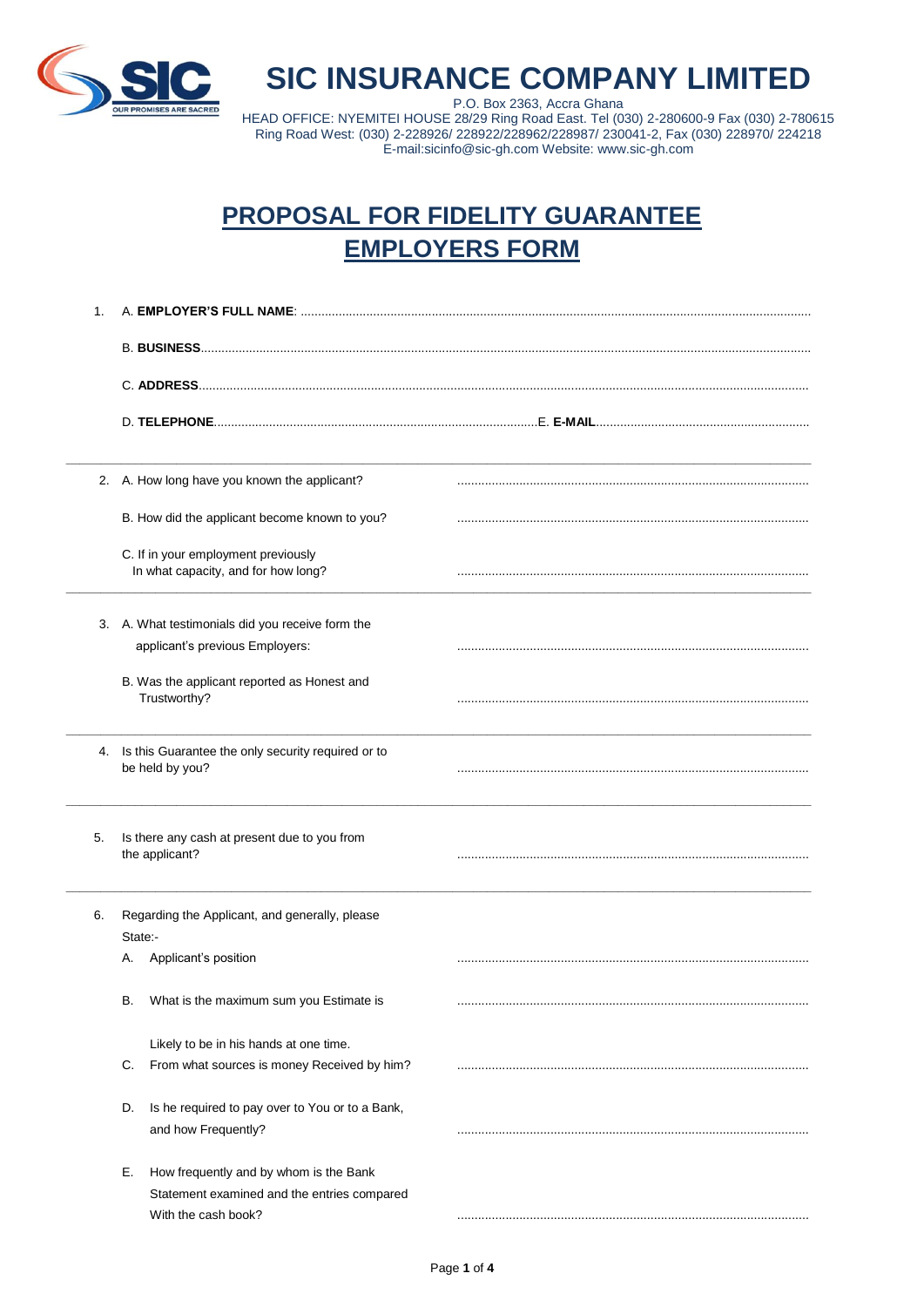|    | F.                                                                        | Is an official counterfoil receipt Required to                        |  |
|----|---------------------------------------------------------------------------|-----------------------------------------------------------------------|--|
|    |                                                                           | be given for all payments received?                                   |  |
|    | G.                                                                        | By who and how frequently are counterfoils                            |  |
|    |                                                                           | Examined?                                                             |  |
|    | Н.                                                                        | Does he keep petty cash and vouchers                                  |  |
|    |                                                                           | Required for all amounts paid out?                                    |  |
|    | Τ.                                                                        | Is he allowed to pay other monies on your                             |  |
|    |                                                                           | account? If so, of what nature, and are amounts                       |  |
|    |                                                                           | previously authorised?                                                |  |
|    | J.                                                                        | Is he authorised to sign cheques?                                     |  |
|    | K.                                                                        | Is he in charge of Insurance Stamps?                                  |  |
|    |                                                                           | If so, when and to whom must cards be                                 |  |
|    |                                                                           | produced for inspection?                                              |  |
|    | L.                                                                        | What is the usual credit given by you,                                |  |
|    |                                                                           | And what is your practice regarding arrears:                          |  |
|    | M.                                                                        | Is he in charge of stock, if so what is the                           |  |
|    |                                                                           | nature and average value of stock?                                    |  |
|    | N.                                                                        | How often and by whom is such stock<br>Independently Checked?         |  |
| 7. |                                                                           | Are your books independently audited and if so,<br>at what intervals? |  |
|    |                                                                           |                                                                       |  |
| 8. | What remuneration will the Applicant receive,<br>And how will it be paid? |                                                                       |  |
| 9. |                                                                           | Has anyone employed by you been detected.                             |  |
|    |                                                                           | If any defalcation? If so, briefly state particulars.                 |  |
|    |                                                                           | 10. Is the premium on the proposed Guarantee to be                    |  |
|    |                                                                           | Paid by the Applicant or by you?                                      |  |
|    |                                                                           | 11. Has a similar proposal been made to any other                     |  |
|    |                                                                           |                                                                       |  |

and SIC Insurance Company Limited.

**Signature...................................................................................... Date....................................................**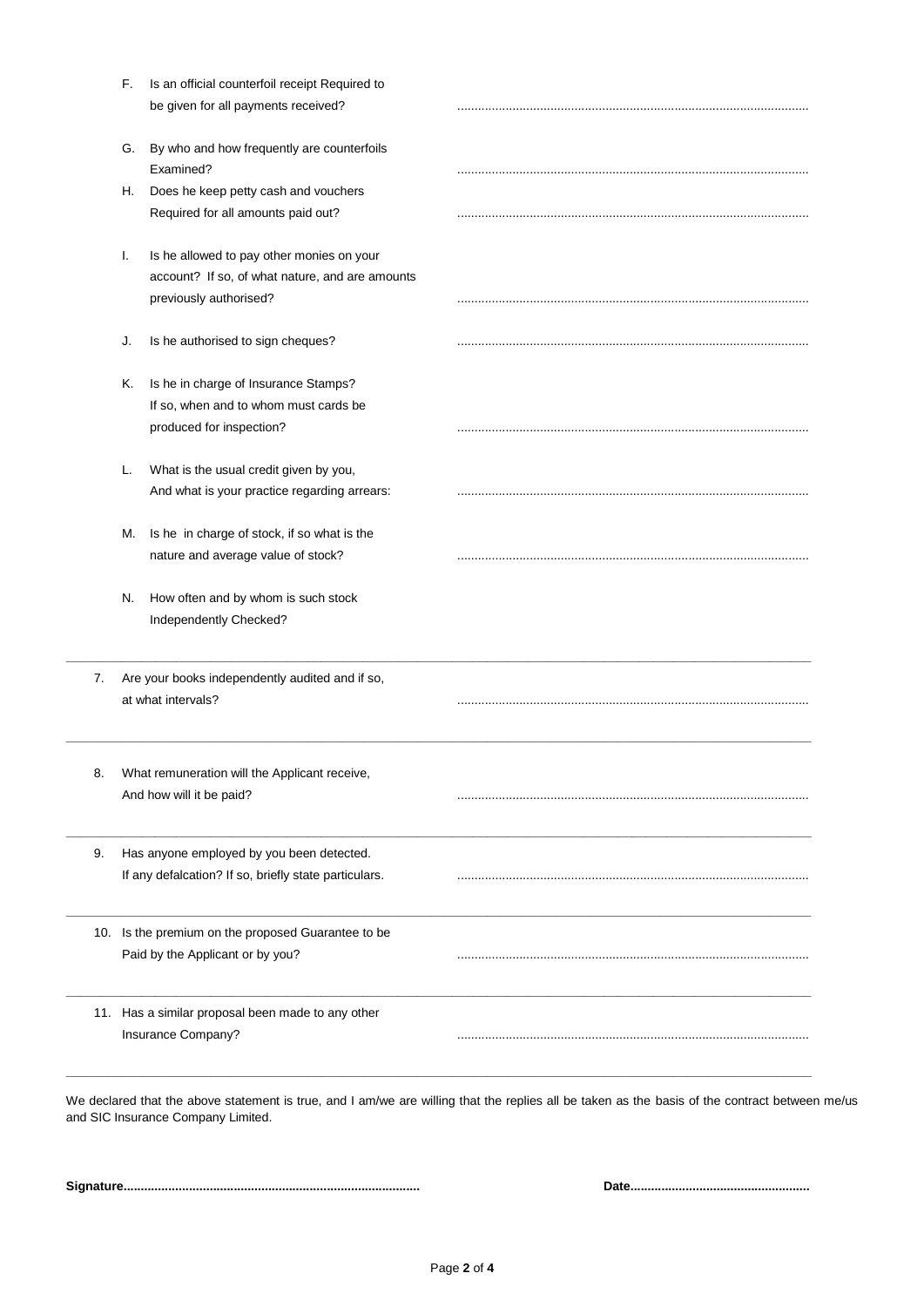## **APPLICATION FOR FIDELITY GURANTEE EMPLOYEES FORM**

| 1. | <b>State</b> | (a) |                                                              |
|----|--------------|-----|--------------------------------------------------------------|
|    |              | (b) |                                                              |
| 2. |              | (a) |                                                              |
|    | and          | (b) |                                                              |
| 3. |              | (a) | Have you any debts or liabilities apart                      |
|    |              |     | from domestic one? (b) If so, give amount                    |
|    |              |     |                                                              |
| 4. |              | (a) | Are you a householder? (a) If not, do you                    |
|    |              |     | reside with relatives? (c) Does the furniture belong to you? |
|    |              |     |                                                              |
| 5. |              | (a) |                                                              |
|    |              |     |                                                              |
| 6. |              | (a) | Are you security for any person? If so,                      |
|    |              |     |                                                              |
| 7. |              | (a) | Have you any Life Assurance? If so, state                    |
|    |              | (b) | name of company; (c) amount, and (d) whether                 |
|    |              |     |                                                              |
| 8. |              |     | Have you ever been charged with fraud                        |
|    |              |     | or dishonesty; (b) in arrears or in default in               |
|    |              |     | your accounts; or (c) discharged from any                    |
|    |              |     |                                                              |